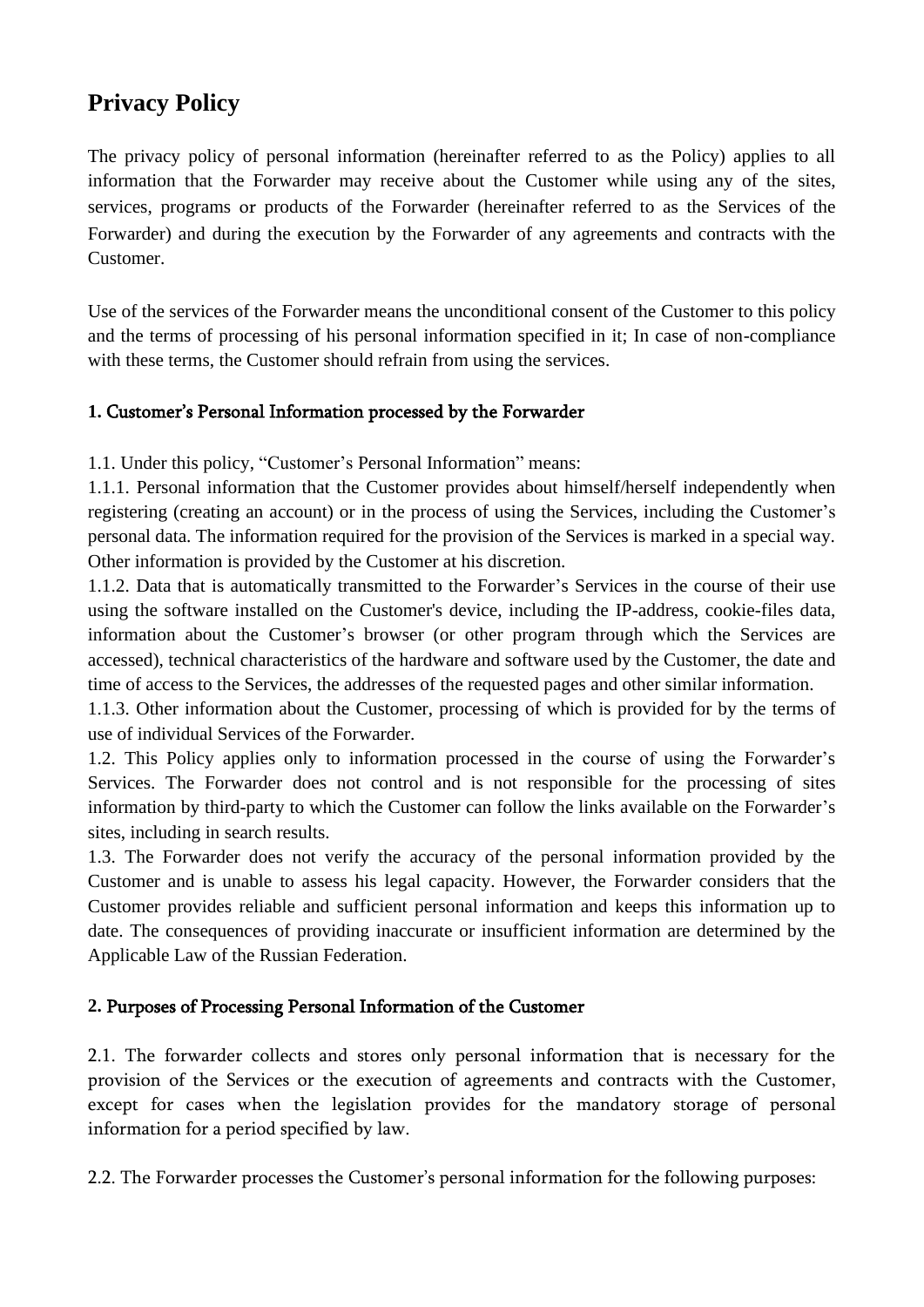2.2.1. Identification of the party within the framework of the Services, agreements and contracts with the Forwarder;

2.2.2. Providing the Customer with personalized Services and the execution of agreements and contracts;

2.2.3. Communication with the Customer, including sending notifications, requests and information regarding the use of the Services, the execution of agreements and contracts, as well as processing requests and applications of the Customer;

2.2.4 Improving the quality of the Services, ease of use, development of new Services;

2.2.5. Targeting advertising materials;

2.2.6. Conducting statistical and other studies based on anonymized data.

## **3.** Conditions of the Processing of Personal Information of Customer s and Its Transfer to Third Parties

3.1. The Forwarder stores personal information of Customers in accordance with the internal regulations of specific services.

3.2. The privacy of the Customer's personal information is protected, except for cases when the Customer voluntary provides information about himself/herself for general access to a limited number of persons. When using some Services, the Customer agrees to make certain parts of his/her personal information available.

3.3. The Forwarder has the right to transfer the Customer's personal information to third parties in the following cases:

3.3.1 The Customer has consented to such actions;

3.3.2. The transfer is necessary for the Customer to use a specific Service or to fulfill a specific agreement or contract with the Customer;

3.3.3. The transfer is provided for by Russian or other applicable law within the framework of the procedure established by law;

3.3.4. Such a transfer occurs as part of the sale or other transfer (including reorganization) of the business (in whole or in part), at the same time obligations to comply with the terms of this Policy in relation to the personal information obtained by him/her are imposed to the acquirer;

3.3.5. In order to ensure the possibility of protecting the rights and legitimate interests of the Forwarder or third parties, in cases where the Customer violates this Policy, or documents containing the terms of use of specific Services, or there is a threat of such a violation.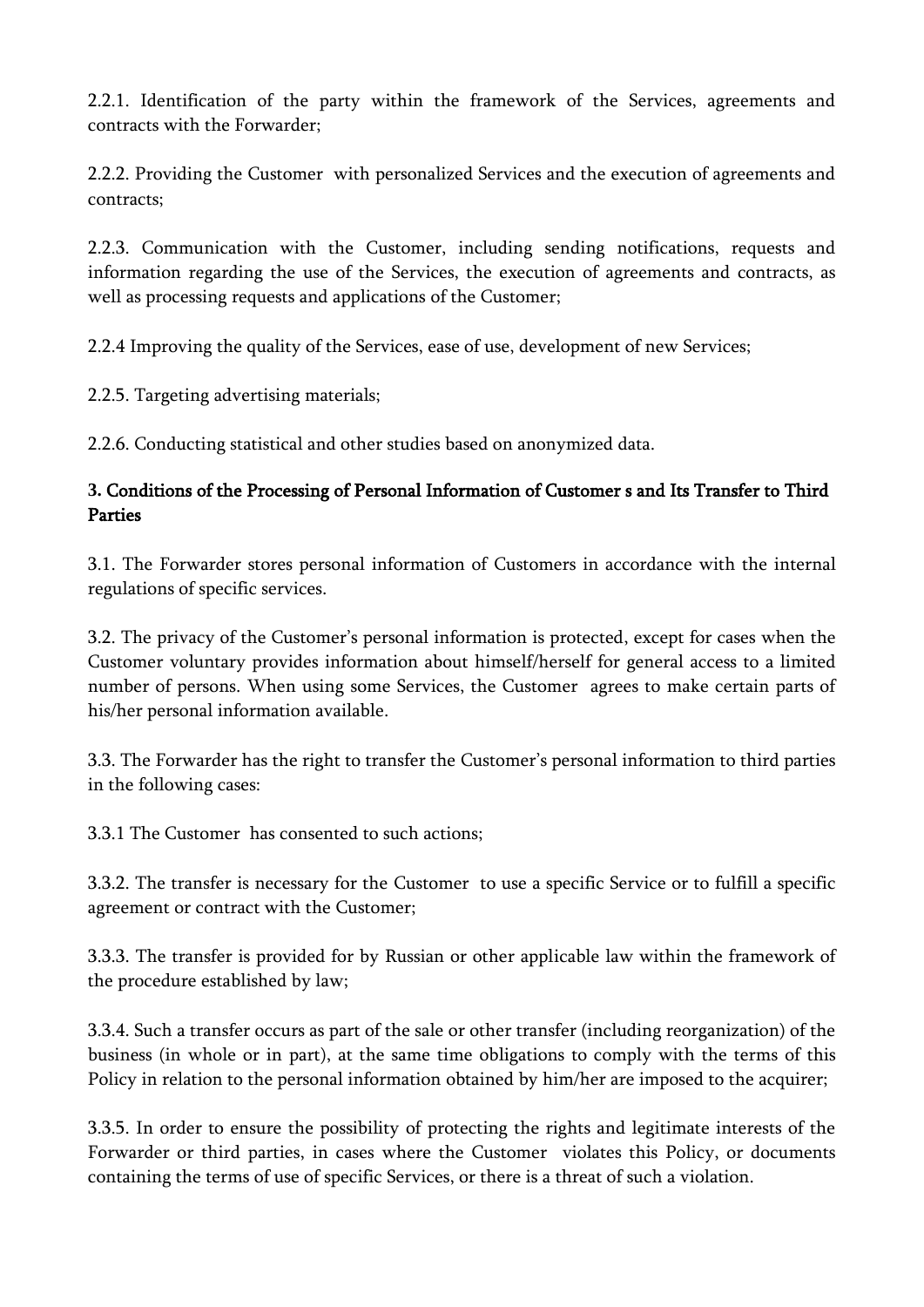3.3.6. As a result of the processing of the Customer's personal information through its depersonalization, anonymized statistical data were obtained, which are transferred to a third party for research, performance of work or provision of services on behalf of the Forwarder.

3.4. When processing personal data of Customers, the Forwarder is guided by the Federal Law of 27.07.2006 N 152-FZ on "Personal Data".

#### **4.** Change and Removal of Personal Information. Mandatory Data Storage

4.1 The Customer can at any time change (update, fill) the personal information whole or a partially provided by him/her, using the function of editing personal data.

4.2. The Customer can also delete the personal information provided by him/her within a certain accounting records. In this case, deleting an account may result in the inability to use some of the Forwarder's Services.

4.3. The rights provided for in paragraphs. 4.1. and 4.2. of this Policy may be limited by law. In particular, such restrictions may provide for the Forwarder's obligation to save the information changed or deleted by the Customer for the period established by law and transfer such information in accordance with the legally established procedure to a state body.

#### **5.** Processing of Personal Information Using Cookies Files and Counters

5.1. Cookies Files transmitted by the Forwarder to the Customer 's equipment and the Customer's equipment to the Forwarder may be used by the Forwarder to provide the Customer with personalized Services, targeting advertisements that are shown to the Customer for statistical and research purposes, as well as to improve the Forwarder's Services.

5.2. The Customer is aware that the equipment and software used by him/her to visit sites on the Internet may have the function of prohibiting operations with cookies files (for any or certain sites), as well as deleting previously received cookies files.

5.3. The Forwarder has the right to establish that the provision of a certain Service is possible only if the acceptance and receipt of cookies files is permitted by the Customer .

5.4. The structure of the cookie files, its content and technical parameters are determined by the Forwarder and are subject to change without prior notice to the Customer .

5.5. Counters placed by the Forwarder in the Services can be used to analyze the Customer's cookies files, to collect and process statistical information about the use of the Services, as well as to ensure the operability of the Services in general or their individual functions in particular. The technical parameters of the counters are determined by the Forwarder and can be changed without prior notice to the Customer .